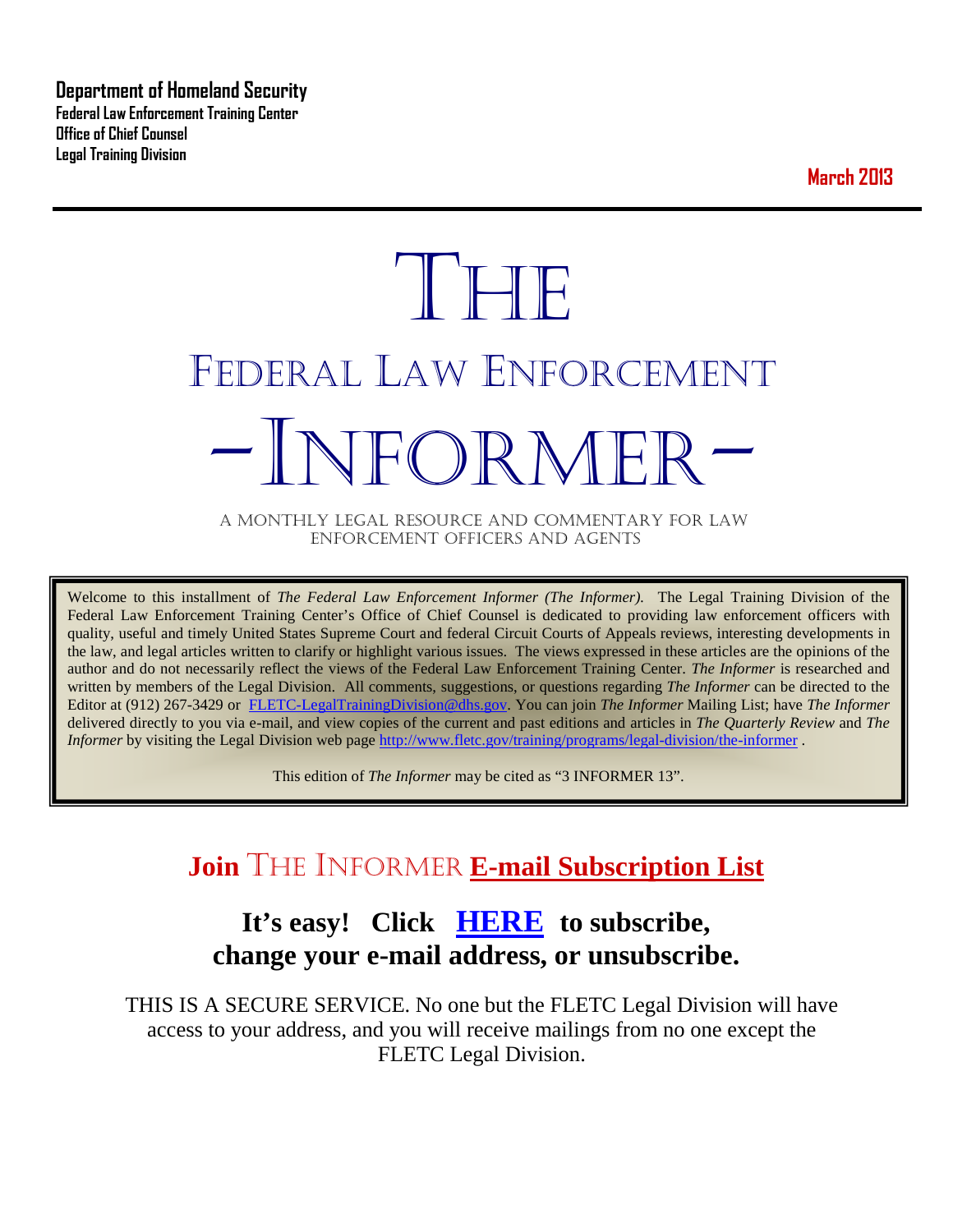## **In This Issue**

## **Case Summaries**

## **Circuit Courts of Appeals**

## **[Click Here](#page-2-0)**



**\*\*\*\*\*\*\*\*\*\*\*\*\*\*\*\*\*\*\*\*\*\*\*\*\*\*\*\*\*\***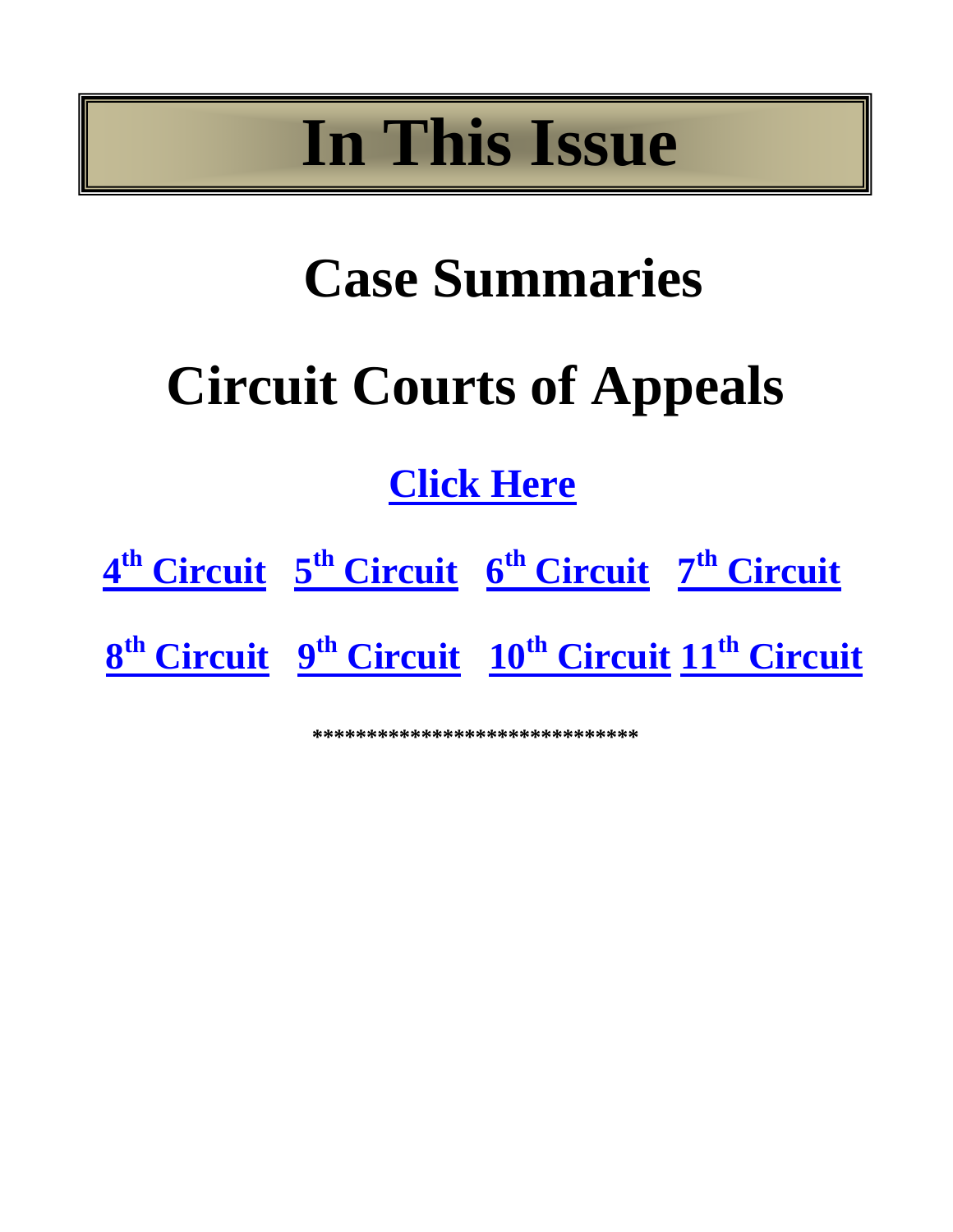## CASE SUMMARIES

## Circuit Courts of Appeals

## <span id="page-2-1"></span><span id="page-2-0"></span>**4th Circuit**

#### **United States v. Holness, 2013 U.S. App. LEXIS 2834 (4th Cir. Md. Feb. 11, 2013)**

The State of Maryland indicted Holness for murdering his wife and appointed him a public defender. At the county detention center, Holness shared a cell with McGrath. McGrath told an investigator Holness made comments to McGrath that led McGrath to believe Holness had killed his wife. The investigator told McGrath to reinitiate contact with Holness if he volunteered any additional information. Holness then made incriminating statements to McGrath, which were reported to the investigator. Shortly afterward, the state dismissed the murder charge against Holness after a federal grand jury indicted him for several offenses related to the death of his wife, to include, travelling in interstate commerce with the intent to kill or injure his spouse. At trial, McGrath testified about the incriminating statements Holness made to him.

Holness claimed his *Sixth Amendment* right to counsel was violated after the district court allowed McGrath to testify about the incriminating statements he made to McGrath. Holness argued McGrath became an agent of the police after he met with the investigator and the investigator urged him to reinitiate contact with Holness. By that time, Holness had been appointed an attorney for the state murder charge and the attorney was not present during his subsequent jail cell conversations with McGrath.

The court disagreed. The *Sixth Amendment* right to counsel is offense specific and the right does not attach until a prosecution is commenced. While Holness was initially arrested and charged with a state offense, he was ultimately convicted of a federal offense. Any *Sixth Amendment* violation that may have occurred was committed by a state law enforcement officer before Holness was indicted by the federal grand jury. Consequently, when Holness made the incriminating statements to McGrath, even if McGrath was an agent of the police, Holness' *Sixth Amendment* right to counsel had not yet attached to the federal charges.

Click **[HERE](http://docs.justia.com/cases/federal/appellate-courts/ca4/11-4631/11-4631-2013-02-11.pdf)** for the court's opinion.

\*\*\*\*\*

#### **United States v. Yengel, 2013 U.S. App. LEXIS 3290 (4th Cir. Va. Feb. 15, 2013)**

Police officers arrested Yengel at his house after responding to a 911 call from his wife concerning a domestic assault. After Yengel was removed from the scene, Mrs. Yengel told the officers her husband kept a large number of firearms and a grenade inside the house. Officers also learned Mrs. Yengel's young son was asleep in his bedroom. One of the officers asked Mrs. Yengel to show him where the grenade was located and she directed him to a guest bedroom next to her son's bedroom. Mrs. Yengel pointed to a locked closet, to which she did not have access, and told the officer the grenade was inside. At this point, the officer had not notified explosive experts, did not evacuate the house or nearby homes and did not remove Mrs. Yengel's son from the adjoining bedroom. Without a search warrant, the officer pried the closet door open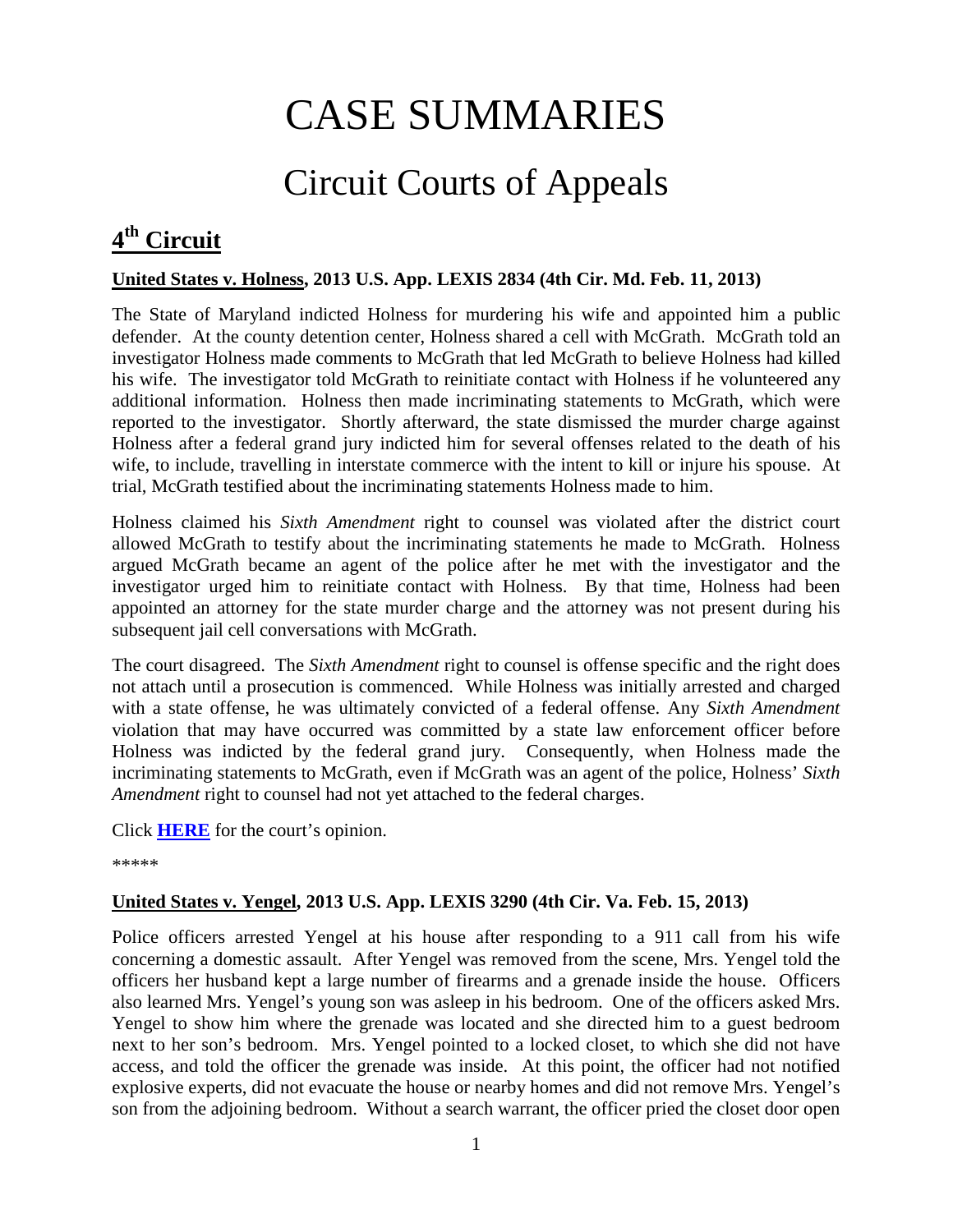with a screwdriver. After the officer saw an ammunition canister he believed might contain the grenade, he evacuated Yengel's house and several neighboring houses. An explosive ordinance disposal team later searched the closet and found a backpack that contained a partially assembled explosive device, but no grenade. Yengel was charged with possession of an unregistered destructive device.

The court agreed with the district court, which held the warrantless entry and search of the closet was not justified by exigent circumstances. Under the emergency-scene exigency, an officer making a warrantless entry and search must have an objectively reasonable belief an emergency exists that requires immediate entry to render assistance or prevent harm to others. In this case, the court held a reasonable officer would not have believed the circumstances created an emergency that would have justified a warrantless entry and search of the closet.

First, Mrs. Yengel told the officer only that there was a grenade in the house. Mrs. Yengel did not tell the officer when she last saw the grenade or give the officer any facts that could support a conclusion the grenade was "live" or could detonate at any moment. Here, the possible existence of a grenade, without other facts to establish that it posed a threat of danger, did not create an exigency to justify a warrantless search.

Second, the immobile and inaccessible location of the threat further diminished the scope of any possible danger. The suspected grenade was inside a locked closet that only Yengel could access. Once Yengel was arrested and removed from the scene, the threat that someone might access the closet and gain control of the grenade was significantly diminished.

Finally, because no officers on the scene attempted to evacuate Mrs. Yengel's son, who was asleep in the room directly next to the suspected grenade, or any of the nearby homes, provided clear evidence the officers did not believe an on-going emergency existed when he entered the closet.

Click **[HERE](http://docs.justia.com/cases/federal/appellate-courts/ca4/12-4317/12-4317-2013-02-15.pdf)** for the court's opinion.

\*\*\*\*\*

#### **United States v. Black, 2013 U.S. App. LEXIS 4251 (4th Cir. N.C. Feb. 25, 2013)**

Two uniformed police officers saw a vehicle parked at a convenience store gas pump and noticed the driver, who was the only person in the vehicle, did not get out of the car to pump gas or go into the store. The officers claimed this behavior suggested the driver was involved in a drug transaction. The officers followed the vehicle to a nearby parking lot located between two apartment complexes in a high crime area. The driver got out of the vehicle and walked up to Black and four other men who were talking to each other. The two officers contacted other police units for assistance because they wanted to make a voluntary contact and believed it was better if they were not outnumbered. Two other uniformed officers immediately responded and three other officers joined them later. The officers approached and seized a firearm that one of the men was openly carrying in a holster, on his hip, in compliance with state law. After seizing the firearm, the officers began to frisk the other men, stating they had been trained to operate on the "Rule of Two," meaning if the police find one firearm; there will most likely be another firearm in the immediate area. The officers also recognized one of the men as having prior drug arrests. At this point, Black offered his identification to one of the officers, telling them he did not live in the area but was there visiting friends. The officer did not return Black's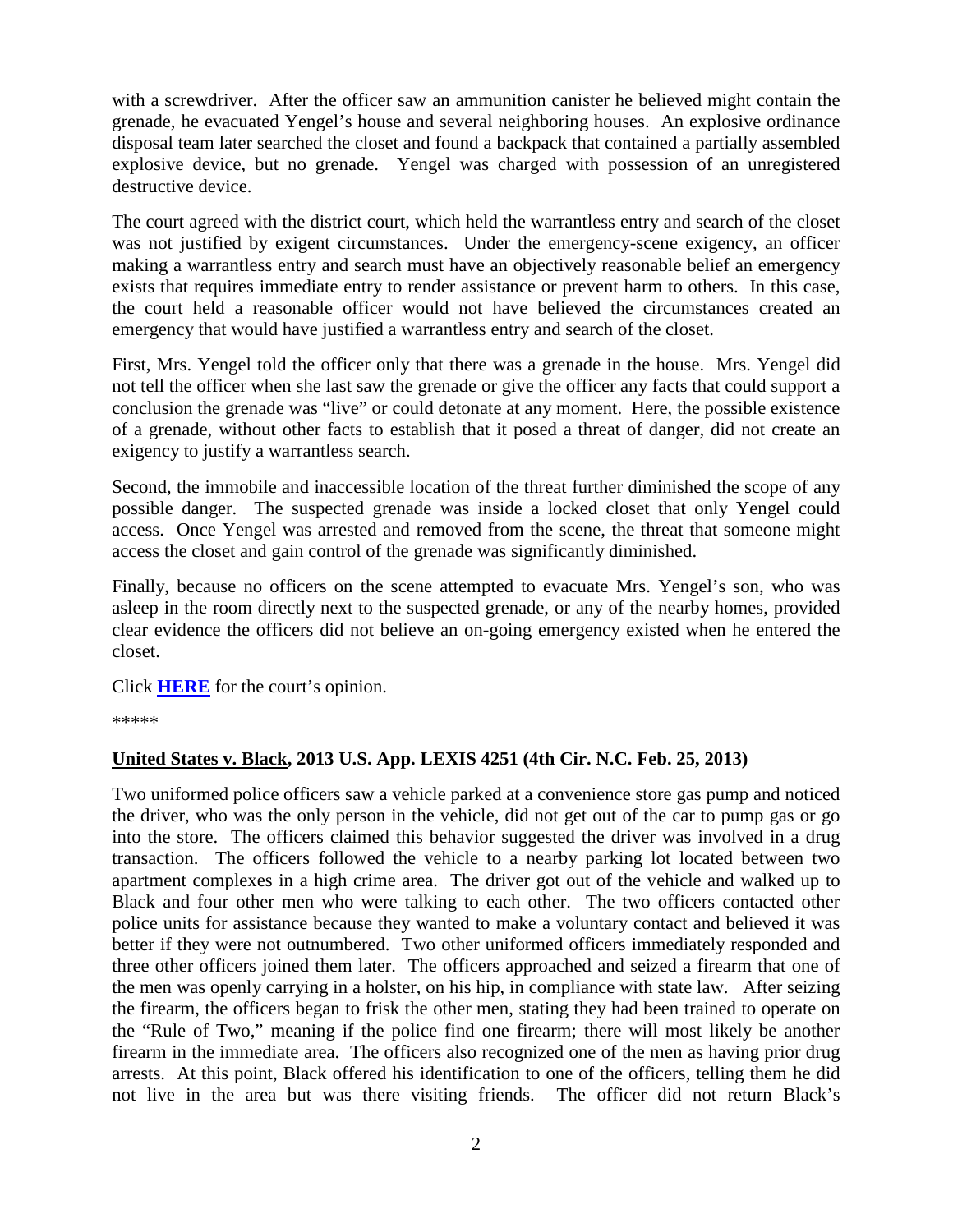identification, but instead pinned it to his uniform. When Black started to walk away, the officer stepped in front of him and told him he was not free to leave. As Black continued to walk away, the officer grabbed his arm, but Black pulled away and began to run toward an apartment building. Another officer tackled Black and recovered a firearm that fell from his clothing. Black was charged with possession of a firearm by a convicted felon.

The court held the police seized Black for *Fourth Amendment* purposes when the officer pinned Black's identification to his uniform while another officer began to frisk the other men in the group. By this time, seven uniformed officers were present, with at least two of them performing perimeter duty to ensure none of the men left the area. Under these circumstances, a reasonable person in Black's position would have believed he was not free to leave. In addition, the officer's statement to Black that he was not free to leave was not the initiation of the seizure, but instead an affirmation that Black was not free to leave.

Next, the court held the officers did not have reasonable suspicion to believe Black was engaged in criminal activity; therefore, his seizure was unreasonable. The court reiterated a police officer's level of suspicion must be "particularized" to the person who is seized and there is no reasonable suspicion by association.

First, the court stated the officer's suspicion that a lone driver sitting at a gas pump was engaged in illegal drug activity "bordered on the absurd."

Second, the prior arrest history of one of the men in the group could not be a logical basis for a reasonable particularized suspicion Black was engaged in criminal activity.

Third, in a state that allows individuals to openly carry firearms, the exercise of that right, without more, cannot justify an investigatory detention. Even if the officers were justified in detaining the man who openly displayed the firearm, reasonable suspicion to him did not amount to particularized reasonable suspicion to believe Black was engaged in criminal activity.

Fourth, the officers' "Rule of Two" is a law enforcement created rule that is not based on reasonableness. The practical implication of applying this rule suggests anyone in proximity to an individual with a gun is involved in criminal activity; therefore, subject to seizure and search. As there are no safeguards against the unlawful use of discretion by the officer applying such an arbitrary rule, it cannot be a basis for reasonable suspicion of criminal activity.

Fifth, the fact that Black voluntarily provided his identification to the officer and was "overly cooperative" did not create reasonable suspicion to believe he was engaged in criminal activity, as the government argued.

Finally, just because Black and the others were present in a high crime area, at night, even when coupled with the officers' previous irrational assumptions, failed to establish that Black was engaged in criminal activity.

Click **[HERE](http://docs.justia.com/cases/federal/appellate-courts/ca4/11-5084/11-5084-2013-02-25.pdf)** for the court's opinion.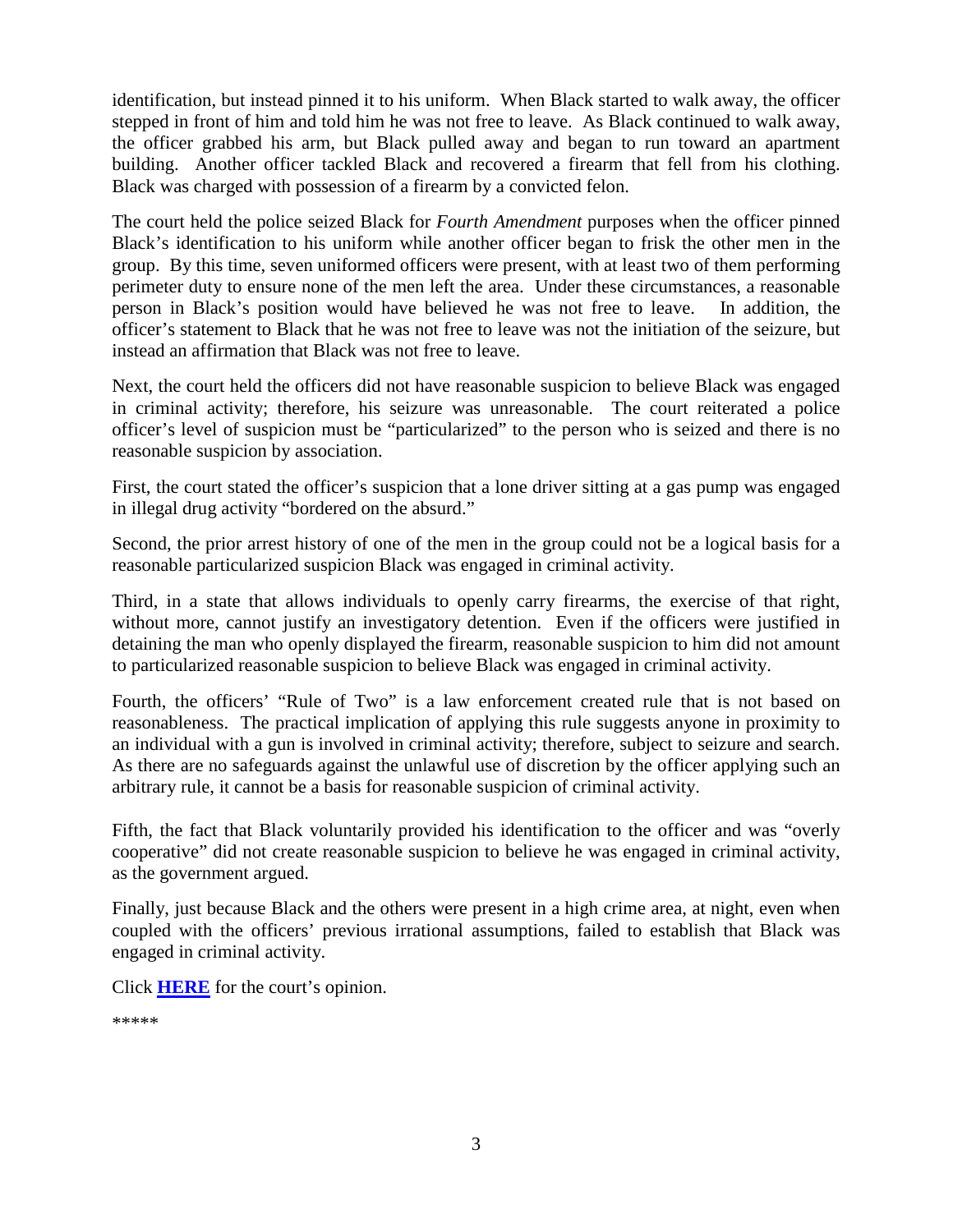## <span id="page-5-0"></span>**5th Circuit**

#### **United States v. Gonzalez-Garcia, 2013 U.S. App. LEXIS 3366 (5th Cir. Tex. Feb. 15, 2013)**

A federal agent saw Gonzalez walk out of a house under surveillance as part of a drug investigation. The agent approached Gonzalez, handcuffed him and placed him in his police vehicle. Without advising Gonzalez of his *Miranda* rights, the agent asked him if he was guarding a drug-house and if there were drugs in the house. Gonzalez replied, "Yes" to both questions and then requested an attorney. The agent asked Gonzalez for consent to search the house, which Gonzalez granted. The agents found over two thousand kilograms of marijuana in the house.

The district court suppressed Gonzalez's admissions that he was guarding marijuana in the house because they were obtained in violation of *Miranda*, which the government conceded on appeal. However, the district court refused to suppress the marijuana recovered from the house. First, Gonzalez argued the marijuana should have been suppressed because the agent obtained consent to search from Gonzalez after he requested an attorney. Second, Gonzalez claimed the agents' use of his admissions, which were later suppressed, automatically rendered his consent to search involuntary.

The court disagreed. In *Edwards v. Arizona* the Supreme Court held when an accused invokes his right to counsel, he is not subject to further questioning until counsel has been made available to him. However, a violation of the *Edwards* rule does not require suppression of physical, nontestimonial evidence. Consequently, even if the agent violated *Edwards* when he asked Gonzalez for consent to search the house, that violation would not justify suppression of the marijuana, which is physical, non-testimonial evidence.

Next, the court held Gonzalez's consent was not automatically rendered involuntary because his *Miranda* rights were violated. Such a rule is not consistent with the multi-factor approach courts must use when determining voluntariness. Using that approach, and considering the *Miranda* violation, the district court found Gonzalez voluntarily consented to the search of the house.

Click **[HERE](http://docs.justia.com/cases/federal/appellate-courts/ca5/11-41365/11-41365-2013-02-15.pdf)** for the court's opinion.

\*\*\*\*\*

#### **United States v. Woerner, 2013 U.S. App. LEXIS 3742 (5th Cir. Tex. Feb. 22, 2013)**

A detective with the local police department obtained a state warrant to search Woerner's house for evidence of possession and distribution of child pornography. The warrant was valid for three days. Six days later, believing the warrant to be expired, police officers nonetheless executed it, seized computers, cameras and photographs from Woerner's house, and arrested him.

During this same time, the Federal Bureau of Investigation (FBI) was independently investigating Woerner for possession and distribution of child pornography. As FBI agents prepared to execute a federal search warrant on Woerner's house, they learned of the earlier search and arrest by the local officers. The FBI agents went to the jail, advised Woerner of his *Miranda* rights, obtained a waiver, and interviewed him. Woerner made incriminating statements, which the agents used to establish probable cause to obtain a federal search warrant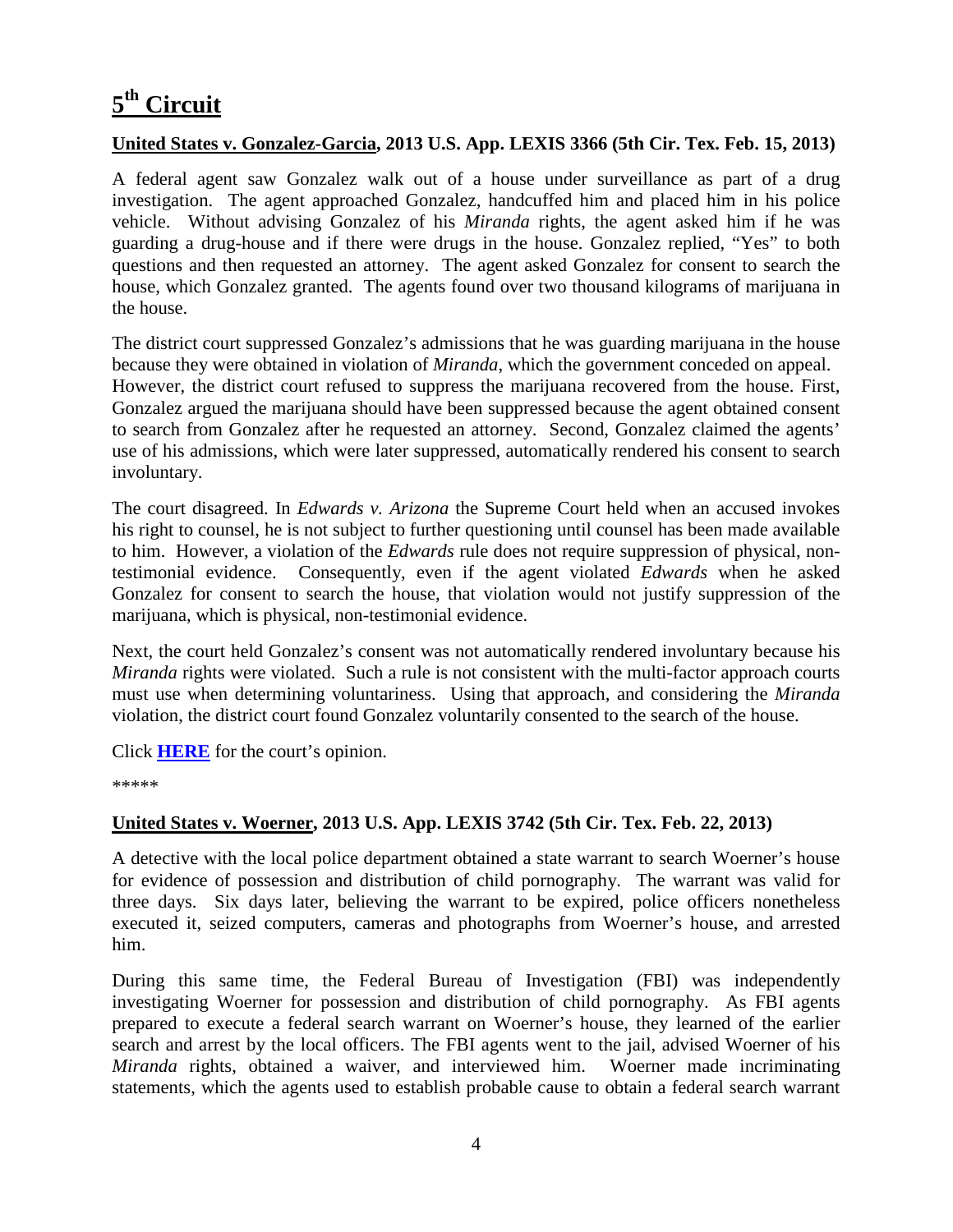for several of Woerner's email accounts. A search of one of those email accounts revealed Woerner had sent numerous emails containing child pornography images and videos.

The district court suppressed all physical evidence seized from Woerner's house pursuant to the expired state search warrant. Second, the district court suppressed the incriminating statements Woerner made to the FBI agents, holding they were tainted by the unlawful search of his house. Third, the court held the good faith exception to the exclusionary rule applied to the email evidence.

The court of appeals agreed the good faith exception applied to the email evidence. The FBI agents were not aware of the local police department's investigation until after Woerner's home was searched and he was arrested. The agent who drafted the search warrant for Woerner's email accounts could not have known the statements made by Woerner in the FBI interview would later be suppressed. In addition, Woerner signed a valid *Miranda* waiver before making incriminating statements in the FBI interview. Even though the search warrant application included statements made by Woerner that were later suppressed, the executing officer's reliance on the warrant was objectively reasonable and made in good faith.

Click **[HERE](http://docs.justia.com/cases/federal/appellate-courts/ca5/11-41380/11-41380-2013-02-22.pdf)** for the court's opinion.

\*\*\*\*\*

### <span id="page-6-0"></span>**6th Circuit**

#### **United States v. Johnson, 2013 U.S. App. LEXIS 3520 (6th Cir. Tenn. Feb. 20, 2013)**

A police officer stopped a car driven by Johnson for a seat-belt law violation. As the officer approached the car, he smelled the odor of marijuana. Johnson's female passenger admitted to having smoked marijuana in the car a few minutes earlier. Johnson then told the officer he knew he would be arrested because a condition of release for a prior conviction required him to stay away from the passenger. Johnson also told the officer he was a convicted felon and there was a loaded gun in his car. The officer handcuffed Johnson and placed him in the back of his patrol car. The officer confirmed the passenger's identity, searched Johnson's car, found the gun and confirmed Johnson was a convicted felon.

Johnson claimed the search of his vehicle was not incident to a valid arrest because the officer arrested him prior to confirming the identity of the passenger as the person listed on his condition of release.

Without deciding the search incident to arrest issue, the court held the officer lawfully searched Johnson's car under the automobile exception to the warrant requirement. First, the officer had probable cause to believe Johnson's car contained evidence of a crime after he smelled the odor of marijuana in the vehicle. Second, the officer had probable cause to believe there was a gun in the car after Johnson voluntarily told him he was a convicted felon and there was a loaded gun under the seat.

Click **[HERE](http://docs.justia.com/cases/federal/appellate-courts/ca6/11-5769/11-5769-2013-02-20.pdf)** for the court's opinion.

```
*****
```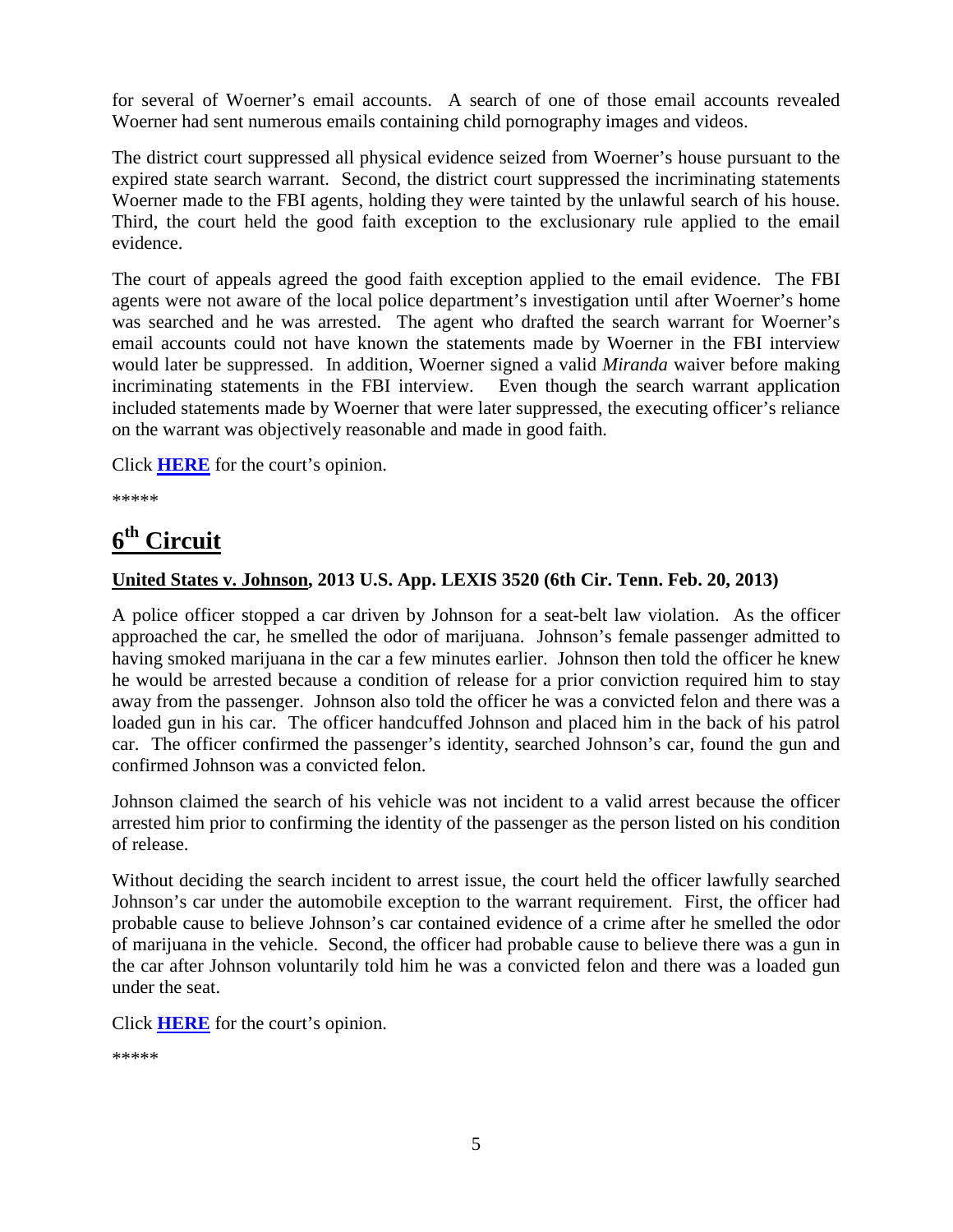#### **United States v. Shaw, 2013 U.S. App. LEXIS 3619 (6th Cir. Tenn. Feb. 21, 2013)**

Two police officers were assigned to serve an arrest warrant for criminal trespass on Phyllis Brown at 3171 Hendricks Avenue. When the officers got to Hendricks Avenue, they could not find a house with a 3171 address; however, they did find two houses, on opposite sides of the street, that both had 3170 as the their address. The officers went up to one of the two houses that appeared to be occupied and knocked on the door. A woman opened the door and immediately shut it when she saw the officers. One of the officers knocked again and the same woman opened the door. The officer falsely told the woman he had a warrant "for this address." The woman let the officers into the house. While performing a protective sweep, the officers found a large quantity of cocaine. The house belonged to Shaw, Phyllis Brown's neighbor.

The court held the officers' entry into Shaw's house was unreasonable. An officer may not falsely tell a homeowner he has a warrant to make an arrest at a given address when he does not and then use that false statement as the basis for obtaining entry into the house.

The court further held the false statement could not justify the officers' continued presence in the house after one of the occupants asked the officers what right they had to be there.

Click **[HERE](http://docs.justia.com/cases/federal/appellate-courts/ca6/11-6433/11-6433-2013-02-21.pdf)** for the court's opinion.

\*\*\*\*\*

## <span id="page-7-0"></span>**7th Circuit**

#### **United States v. Uribe, 2013 U.S. App. LEXIS 2941 (7th Cir. Ind. Feb. 13, 2013)**

A police officer stopped a blue Nissan with Utah license plates after the license plate number came back as being registered to a white Nissan. After a positive alert by a drug-detection dog, Uribe gave consent to search the car, and the officers found approximately one pound of heroin.

Uribe argued the officer did not have reasonable suspicion to conduct the traffic stop based solely on the discrepancy between the actual color of his car and the color listed on his registration documents.

While several states have decided the issue, with different outcomes, in a case of first impression in federal courts, the court held the observed color of a car and the color listed on its registration, by itself, is not sufficient to establish reasonable suspicion of criminal activity.

The government argued the officer's stop was justified by reasonable suspicion that Uribe was driving a stolen vehicle. However, the government provided no evidence on the correlation between stolen vehicles and repainted ones. Without this information, the court could not determine whether a color discrepancy, by itself, was highly suggestive of a stolen vehicle or not.

In addition, the court held the government did not establish Indiana's vehicle registration requirements, which prohibit a motor vehicle from displaying a license plate belonging to another vehicle, applied to Uribe's car, which was registered in Utah.

Click **[HERE](http://docs.justia.com/cases/federal/appellate-courts/ca7/11-3590/11-3590-2013-02-13.pdf)** for the court's opinion.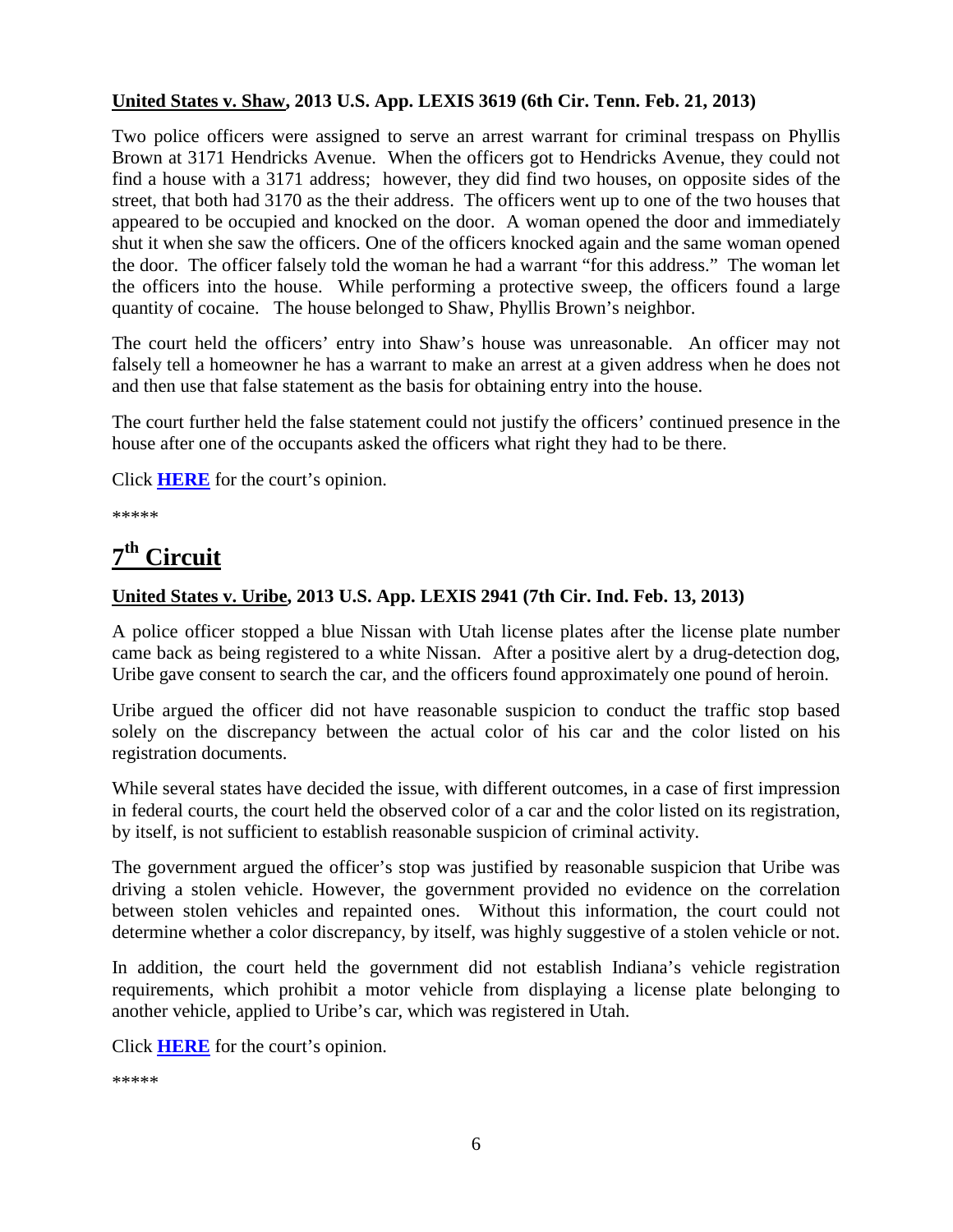#### **United States v. Hunter, 2013 U.S. App. LEXIS 4128 (7th Cir. Ill. Feb. 28, 2013)**

A police officer shot Hunter in the buttocks and foot after Hunter fired on the officer during a foot chase. At the hospital, a different officer was assigned to guard Hunter until investigators arrived. The officer sat silently while hospital personnel treated Hunter. When Hunter asked if there were any police officers in the room, the officer identified himself and then advised Hunter of his *Miranda* rights. After the officer and Hunter spoke briefly about the charges Hunter might be facing, Hunter asked the officer, "Can you call my attorney?" A few minutes later, the investigators arrived and advised Hunter of his *Miranda* rights. Hunter agreed to speak to the investigators and made several incriminating statements to them.

The court agreed with the district court and held Hunter had made an unambiguous invocation of his right to counsel when he asked the first officer, "Can you call my attorney?" The court found this request was sufficient to have put a reasonable officer on notice that Hunter was invoking his right to counsel. Once Hunter invoked his right to counsel, he should not have been questioned by any officers until counsel had been made available to him, unless he reinitiated further communication with the investigators. As neither occurred here, the district court properly suppressed Hunter's incriminating statements made to the investigators.

Click **[HERE](http://docs.justia.com/cases/federal/appellate-courts/ca7/12-1751/12-1751-2013-02-28.pdf)** for the court's opinion.

\*\*\*\*\*

## <span id="page-8-0"></span>**8th Circuit**

#### **United States v. Allen, 705 F.3d 367 (8th Cir. Ark. 2013)**

A police officer patrolling an interstate highway saw a green sport utility vehicle (SUV) and a white minivan travelling at the same speed within four car lengths of each other. Both vehicles had Texas license plates and appeared to be rental vehicles. The officer stopped the white minivan for a traffic infraction. When the officer reached the passenger-side window, he saw the cargo area was packed with large bundles covered by a blanket and smelled an overwhelming odor of marijuana. The officer arrested the driver and radioed fellow officers, stating the green SUV should be stopped because he suspected it was travelling with the white minivan.

Five miles down the interstate, another officer saw the green SUV, driven by Allen, and initiated a traffic stop for investigative purposes, to determine if it was traveling with the white minivan. After the officer learned the green SUV and the white minivan were rented on the same day from the same rental location in Texas, he arrested Allen for conspiracy to distribute marijuana.

Allen argued the officers lacked probable cause for either traffic stop.

First, the court held Allen had no standing to challenge the search of the white minivan because he had no reasonable expectation of privacy in that vehicle.

Next, the court held the officer had reasonable suspicion to conduct a *Terry* stop on the green SUV. The first officer saw two apparent rental vehicles with license plates from the same state, traveling in tandem and then discovered a large quantity of marijuana in one of them. It was reasonable to initiate a brief stop of the green SUV to investigate its possible association with the white minivan.

Click **[HERE](http://docs.justia.com/cases/federal/appellate-courts/ca8/12-1663/12-1663-2013-02-04.pdf)** for the court's opinion.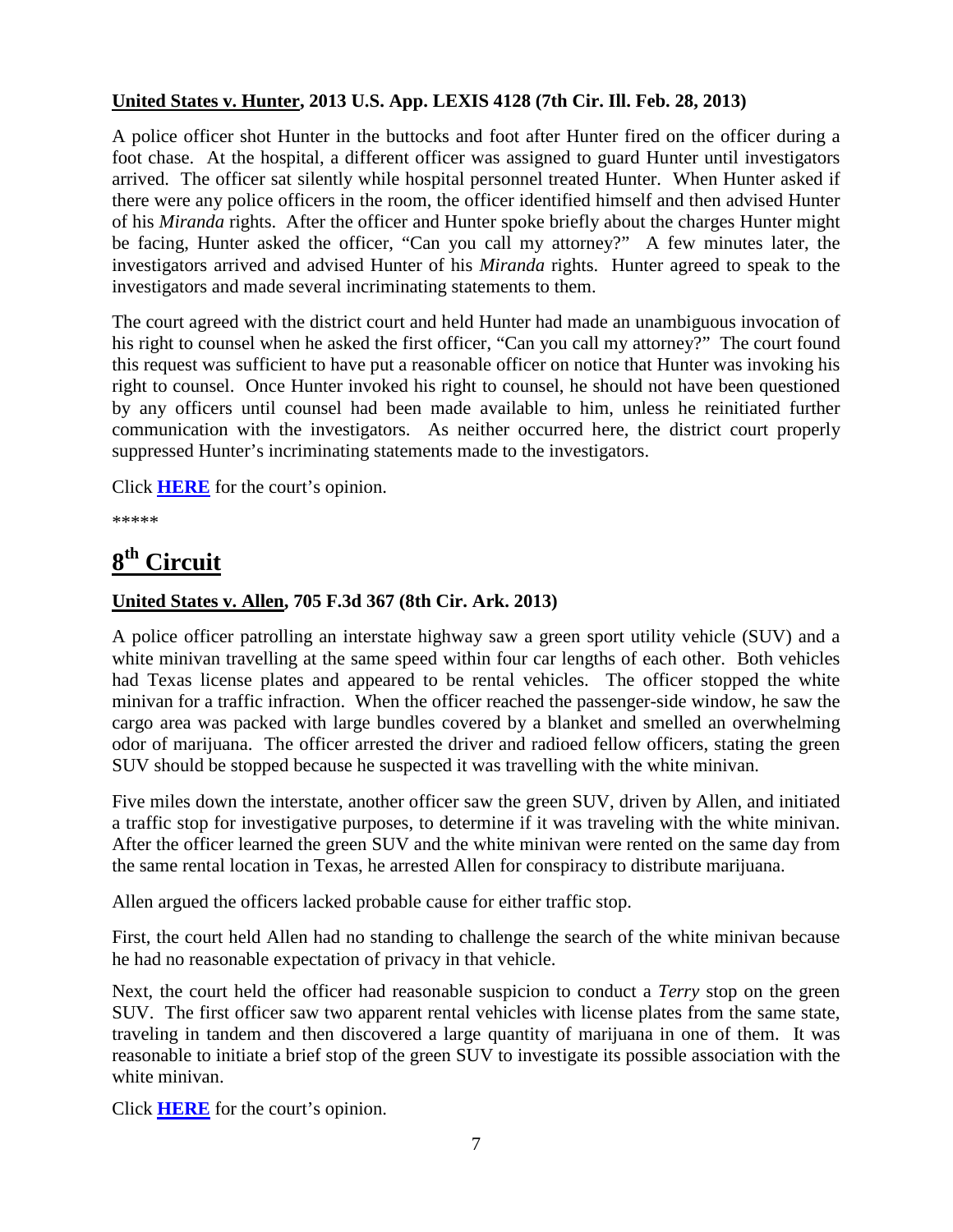#### \*\*\*\*\*

#### **United States v. Chavez, 705 F.3d 381 (8th Cir. Neb. 2013)**

A federal agent arrested Chavez based on probable cause that she had committed the crime of identity theft. At the same time, the agent had reasonable suspicion to detain Chavez as an illegal alien. Chavez was indicted for misuse of a social security number and later pled guilty.

The court held Chavez was taken into criminal, not civil custody, as the district court incorrectly ruled. As a result, Chavez was entitled to be taken promptly before a magistrate as provided for in Federal Rule of Criminal Procedure 5(a). Because Chavez was not taken promptly before the magistrate judge, the government violated Rule 5(a). In addition, the lack of a prompt probable cause determination violated the *Fourth Amendment*.

However, the court ruled the appropriate remedy for these violations was not dismissal of the indictment as Chavez argued, but instead the suppression of any statements made after arrest and before presentment to the magistrate.

Click **[HERE](http://docs.justia.com/cases/federal/appellate-courts/ca8/12-2047/12-2047-2013-02-06.pdf)** for the court's opinion.

\*\*\*\*\*

#### **Atkinson v. City of Mountain View, 2013 U.S. App. LEXIS 2703 (8th Cir. Mo. Feb. 8, 2013)**

Atkinson intervened in a verbal dispute between his brother-in-law and another man. The man rushed Atkinson and rammed his shoulder into Atkinson's chest, which caused him to fall backward ten to fifteen feet into a parked vehicle. Police officers then arrested Atkinson, who had suffered broken ribs, a punctured lung and other serious injuries.

Atkinson later discovered the man who caused his injuries was the chief of police. The chief was on duty; however, was not in uniform, had neither his gun nor his badge, and never identified himself as a police officer before striking Atkinson. All charges against Atkinson were dismissed.

Atkinson sued the city and the chief of police, claiming the chief used excessive force and that the city was liable for his unlawful conduct.

The court held the chief of police was not entitled to qualified immunity.

First, the court held the chief seized Atkinson, under the *Fourth Amendment*, when he intentionally barreled into Atkinson and caused him to fall back against the parked vehicle.

Second, the court held the seizure of Atkinson was unreasonable. Reviewing the factors from *Graham v. Connor*, the court found Atkinson had not committed any serious crime, he did not pose an immediate threat to the chief or others and he could not have been resisting arrest or attempting to evade arrest by flight because the chief never identified himself as a police officer before striking him. Atkinson only attempted to prevent a fight between his brother-in-law and the man he later learned was the chief of police. A reasonable jury could find the chief was an overzealous police officer, whom without identifying himself as a law enforcement officer, used excessive force and unreasonably caused Atkinson severe injuries in violation of the *Fourth Amendment*.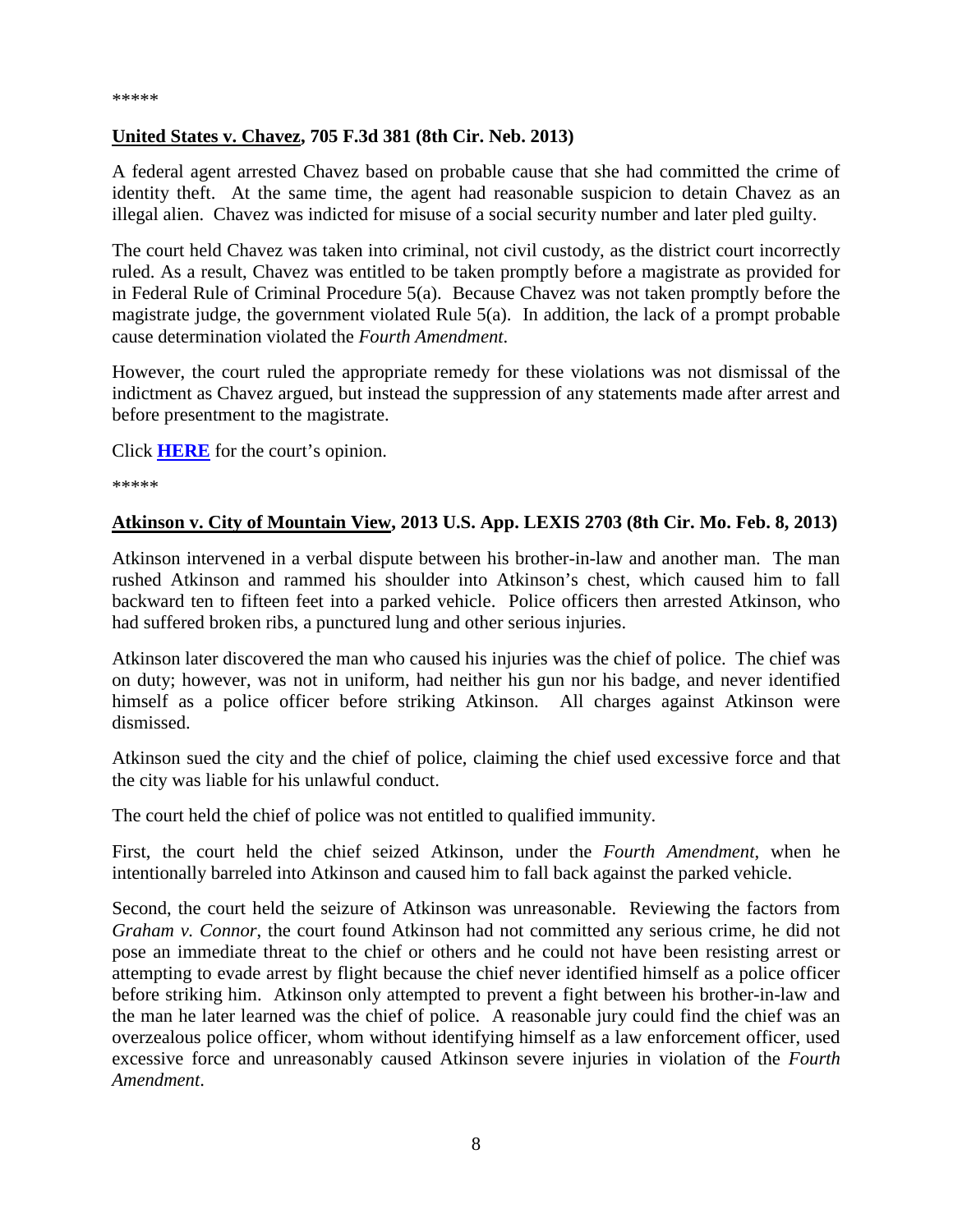Finally, the court held it would have been clear to a reasonable officer the amount of force used against Atkinson in this situation was unreasonable.

The court held the city could not be held liable for the chief's actions because he was not one of the city's final policy makers. In addition, Atkinson could not show other instances where excessive force had been used by the chief or other police officers, which could establish the city's deliberate indifference to such a problem.

Click **[HERE](http://docs.justia.com/cases/federal/appellate-courts/ca8/11-3352/11-3352-2013-02-08.pdf)** for the court's opinion.

\*\*\*\*\*

#### **United States v. Skoda, 2013 U.S. App. LEXIS 2948 (8th Cir. Neb. Feb. 13, 2013)**

A police officer saw a van parked on a gravel driveway that led to a shed on a piece of property the officer thought was vacant. As the officer approached the van, he saw another vehicle behind it. Bargen got out of the van and told the officer Skoda had called him about car trouble, but had since walked away. The officer saw items associated with the production of methamphetamine near both vehicles. The officer called Skoda's father, who owned the property, and obtained consent to search it. The officer also saw what he believed was a pseudoephedrine pill and empty pseudoephedrine boxes in Skoda's vehicle. The officer searched Bargen's van then Skoda's vehicle and found additional items associated with the production of methamphetamine in both.

Skoda moved to suppress the evidence found at the property and in his vehicle. Skoda claimed he had a reasonable expectation of privacy in the property because it was owned by his family, and the officers lacked probable cause to search his vehicle.

The court disagreed, holding Skoda had no legitimate expectation of privacy in the property because he had no ownership or possessory interest in it. The fact the property belonged to his father was irrelevant because defendants have no expectation of privacy in a parent's home when they do not live there. In addition, Skoda's father expressly permitted the officer to search the property.

The court further held the officers lawfully searched Skoda's vehicle under the automobile exception to the warrant requirement because they had probable cause it contained contraband. It was late at night in a remote area and the suspiciousness of Bargen's presence was heightened by his story about Skoda calling for help and then walking away. The officer saw implements of methamphetamine production near both vehicles, including a lithium battery shell casing, pliers, lithium strips, tin foil and a gas can with a plastic tube coming out of it. The officer saw a red tablet that looked like pseudoephedrine in the car along with a bag containing pseudoephedrine boxes on the floorboard. Finally, the other implements of methamphetamine production found in Bargen's van increased the probability that contraband or evidence of a crime was in Skoda's vehicle.

Click **[HERE](http://docs.justia.com/cases/federal/appellate-courts/ca8/12-1645/12-1645-2013-02-13.pdf)** for the court's opinion.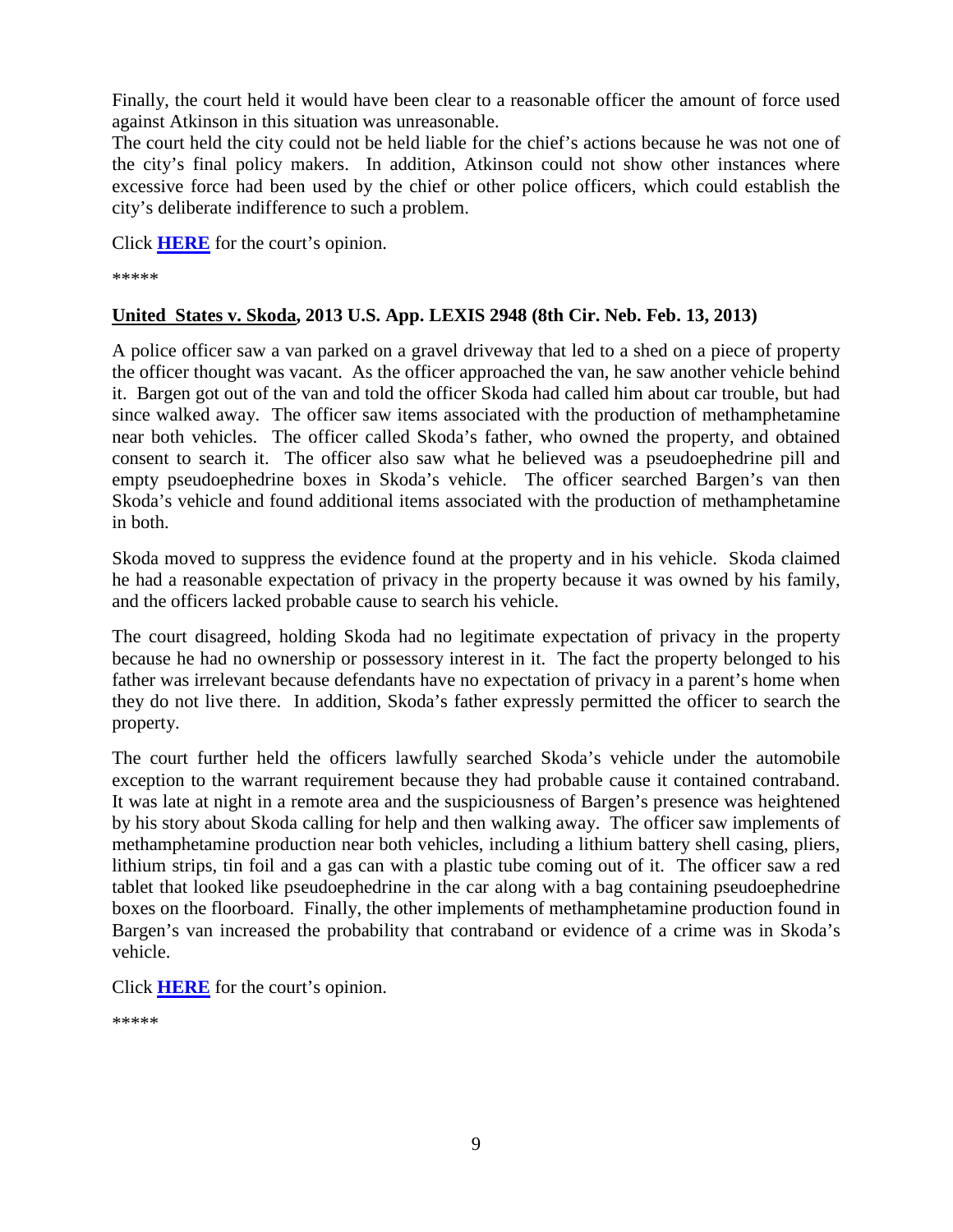#### **Small v. McCrystal, 2013 U.S. App. LEXIS 3372 (8th Cir. Iowa Feb. 19, 2013)**

Police officers responded to a disturbance at a golf course. Officer McCrystal arrested Small by tackling him from behind as Small was walking toward the parking lot. Afterward, Officer McCrystal and another officer obtained arrest warrants for other individuals involved in the disturbance.

Small and the other arrestees sued the officers, claiming a variety of constitutional violations.

The court held Officer McCrystal was not entitled to qualified immunity for any of Small's claims.

First, the court ruled a reasonable officer would not have believed he had probable cause to arrest Small for unlawful assembly as neither Small nor any other person at the time of his arrest was "acting in a violent manner," as required by the state statue.

Second, a reasonable officer would not have believed he had probable cause to arrest Small for failure to disperse, as there was no "riot" as defined by the state statute and Small was not ordered to disperse.

Third, a reasonable officer would not have believed he had probable cause to arrest Small for disorderly conduct because Smalls did not engage in any fighting, violent behavior or other acts prohibited by the state statute.

Fourth, it was unreasonable for Officer McCrystal to tackle Small from behind to effect his arrest. Small was charged with non-violent misdemeanors and did not pose an immediate threat to the safety of the officers or others. In addition, Small was not resisting arrest or fleeing to evade arrest because McCrystal had not yet told him he was under arrest.

The court also held the officers who later obtained arrest warrants for the other individuals were not entitled to qualified immunity. The court found the arrestees alleged a valid *Fourth Amendment* violation by claiming the officers' false police reports caused their arrest warrants to be issued without probable cause. It is clearly established the *Fourth Amendment* requires a warrant application to contain a truthful factual showing of probable cause.

Click **[HERE](http://docs.justia.com/cases/federal/appellate-courts/ca8/12-1933/12-1933-2013-02-19.pdf)** for the court's opinion.

\*\*\*\*\*

#### **Folkerts v. City of Waverly, 2013 U.S. App. LEXIS 3847 (8th Cir. Iowa Feb. 25, 2013)**

Travis Folkerts, who has an intellectual disability diagnosed as mental retardation, was accused of committing a lewd and lascivious conduct with a minor, a misdemeanor offense. The investigating officer, knowing of Travis's disability, went to his apartment to interview him. The officer advised Travis of his *Miranda* rights, more fully explaining them to accommodate for Travis' limitations. Believing Travis understood his rights, the officer transported him to the police station to conduct an interview. Once at the police station, the officer questioned Travis in a conference room, instead of the usual interrogation room, because it was less intimidating. At Travis' request, the officer telephoned Travis' mother, who declined to come to the police station. The officer continued his questioning, and Travis made several incriminating statements. After the officer decided to arrest Travis, he contacted Travis' parents so one of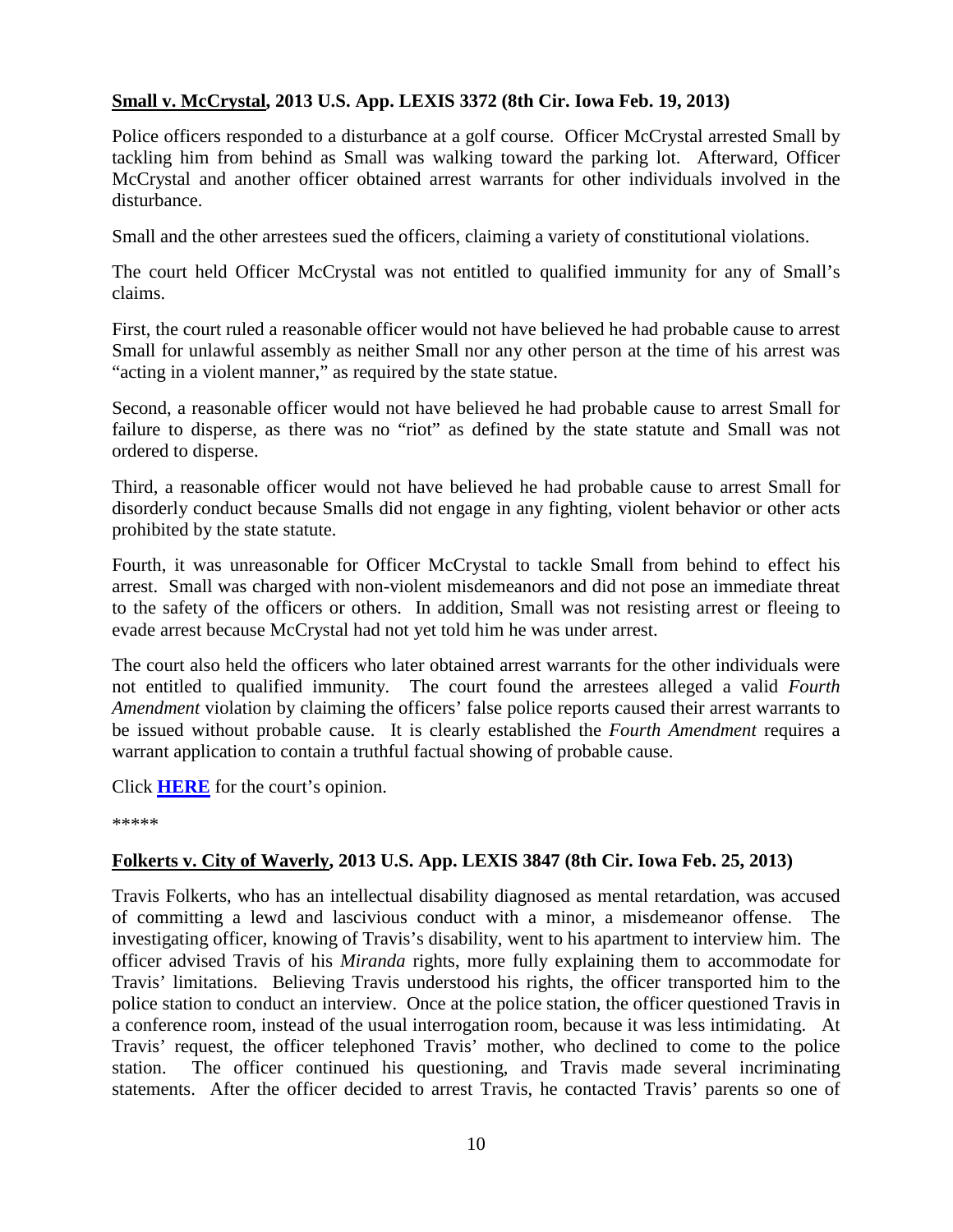them could be present during the booking process. The court declared Travis incompetent to stand trial and dismissed the case against him. Travis' parents sued the police department and the officer, claiming Travis' due process rights had been violated.

The court disagreed, holding the officer was entitled to qualified immunity. To establish a due process violation, the Folkerts had to establish the officer's conduct was so outrageous that it "shocked the conscience." The court held the officer's behavior did not shock the conscience because the officer altered his questioning style, more fully explained the *Miranda* rights, interviewed Travis in a less intimidating room and called Travis' mother at his request and invited her to the police station. In addition, the court held the officer's investigation, as a whole, to include the decision to charge Travis, did not shock the conscience.

The court further held that no reasonable jury could conclude the officer failed to make reasonable accommodations for Travis, under the Americans with Disabilities Act, during the interview and arrest process.

Finally, the court held the Folkerts failed to allege a pattern of similar constitutional violations by other police officers and as a result dismissed the portion of the lawsuit against the city.

Click **[HERE](http://docs.justia.com/cases/federal/appellate-courts/ca8/12-1083/12-1083-2013-02-25.pdf)** for the court's opinion.

\*\*\*\*\*

## <span id="page-12-0"></span>**9th Circuit**

#### **Ford v. City of Yakima, 2013 U.S. App. LEXIS 2716 (9th Cir. Wash. Feb. 8, 2013)**

A police officer stopped a car driven by Ford for a noise ordinance violation. As Ford retrieved his driver's license and registration, he told the officer he thought the traffic stop was racially motivated. During the verbal exchange that ensued, the officer told Ford, "Stop running your mouth and listen, if you cooperate, I may let you go with a ticket today. If you run your mouth, I will book you in jail for it." Ford responded with disbelief to the prospect of being arrested for a noise ordinance violation, but after repeated threats that he would be taken to jail if he kept talking, Ford stopped yelling and answered the officer's questions. After the officer consulted with another officer who had arrived, he decided to arrest Ford. The officer told Ford he arrested him for playing his music too loud and because he "acted a fool." While driving to the jail, the officer told Ford, "You talked yourself into this on video. It's all well recorded."

After the municipal court acquitted Ford, he sued the officers, claiming they arrested him in retaliation for exercising his *First Amendment* right to freedom of speech.

The court denied the officers qualified immunity. The court noted the *First Amendment* protects a significant amount of verbal criticism directed at police officers. Here, the court held Ford's comments to the officer during their encounter was protected speech. As a result, the officers violated Ford's *First Amendment* right when they arrested him in retaliation for making those comments, even though probable cause existed to arrest him. Ford's criticism of the police for what he perceived to be an unlawfully and racially motivated traffic stop falls "squarely within the protective umbrella of the *First Amendment*," and any action to punish or deter such speech is unconstitutional.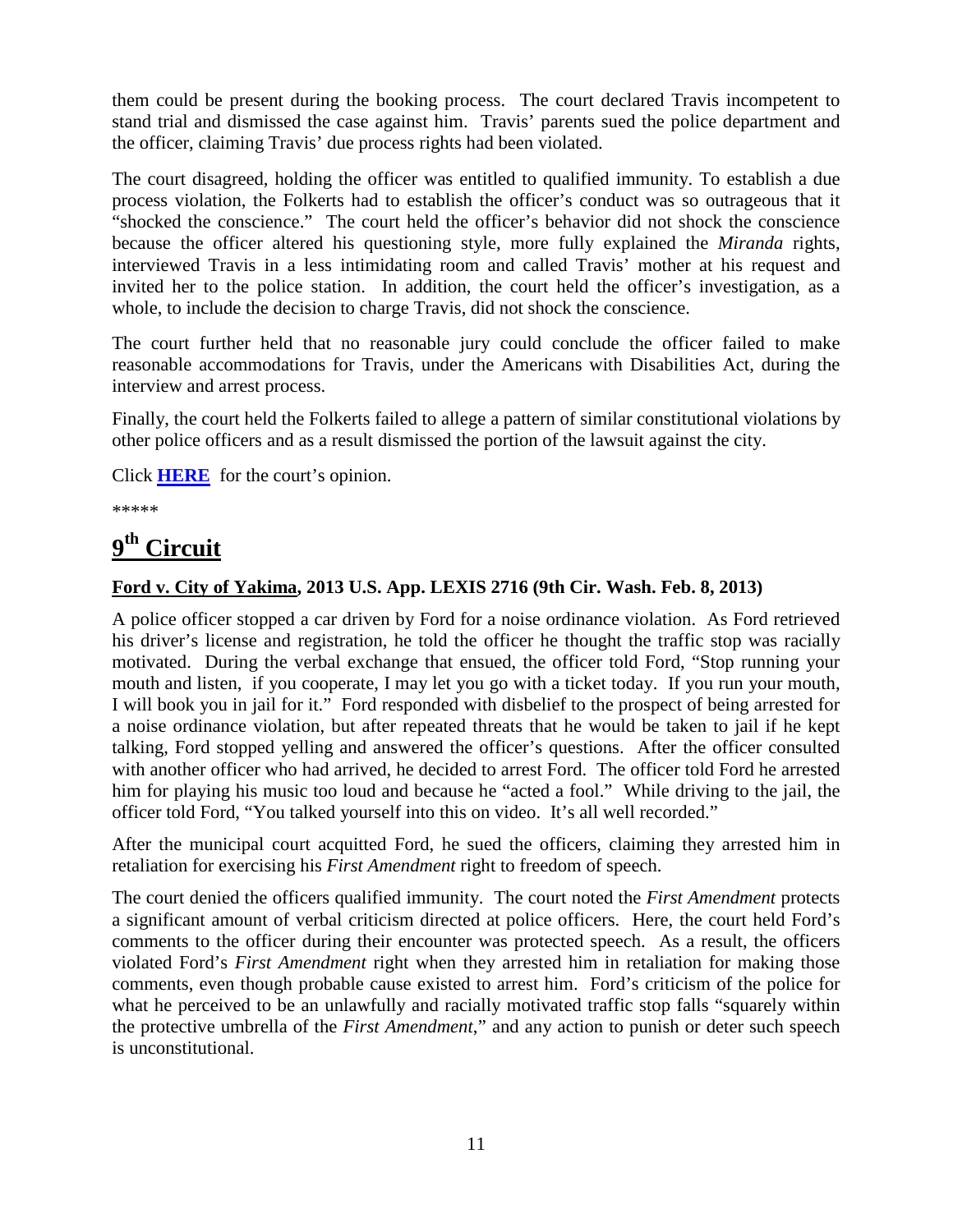The court further held at the time of this incident, it was clearly established in the Ninth Circuit that it was unlawful for police officers to use their authority to retaliate against individuals for their protected speech.

Click **[HERE](http://docs.justia.com/cases/federal/appellate-courts/ca9/11-35319/11-35319-2013-02-08.pdf)** for the court's opinion.

#### \*\*\*\*\*

#### **Maxwell v. County of San Diego, 2013 U.S. App. LEXIS 3106 (9th Cir. Cal. Feb. 14, 2013)**

Lowell Bruce, a police officer, shot his wife, Kristin, in the jaw with his Glock .40 caliber service pistol in the couple's bedroom. At the time, Lowell, Kristin and their two children lived with Kristin's parents, Jim and Kay Maxwell. Various police officers and emergency medical technicians (EMTs) responded to the scene. When the police sergeant arrived, he believed he was the ranking officer; however, there was a lieutenant and captain on the scene. Nonetheless, the lieutenant and captain stayed near the end of the driveway and did not interfere with the sergeant, who took control of the scene. The EMTs concluded Kristin had to go to the hospital quickly and arranged to have an ambulance transport her to a nearby landing zone where an air ambulance, with advanced medical capabilities, would fly her to the hospital. The police sergeant, however, refused to let the ambulance leave immediately because he viewed the area as a crime scene and thought Kristin had to be interviewed. The ambulance was able to leave after a five to twelve minute delay, but Kristin died en route to meet the air ambulance due to blood loss from the gunshot wound.

In the meantime, the sergeant ordered the house be evacuated and sealed and the Maxwell's separated. Kay and the children were placed in a motor home on the driveway and Jim was allowed to remain outside on the driveway. Jim and Kay repeatedly asked to be allowed to follow Kristin to the hospital, but were told they had to stay and wait separately for investigators to interview them. When Jim found out Kristin had died he wanted to tell Kay. After the officer refused, Jim began to walk down the driveway toward the motor home. The officer sprayed Jim three times with pepper spray, struck him with his baton and handcuffed him. Jim was released from handcuffs thirty minutes later, but still kept apart from Kay.

First, the Maxwells sued the police officers, claiming Kristin's rights to bodily security under the *Fourteenth Amendment's Due Process Clause* were violated by delaying her ambulance, which resulted in her death.

Generally, police officers cannot be held liable for an injury inflicted by a third party; however, in this case, the court held the danger-creation exception applied. The danger-creation, which was clearly established at the time of this incident, applies when an officer places a person in a more dangerous situation than the one in which they found her. In the Ninth Circuit, impeding access to medical care amounts to leaving a victim in a more dangerous situation. Here, the officers found Kristin facing a preexisting danger from her gunshot wound and they increased that danger by preventing her ambulance from leaving. This arguably left Kristin worse off than if the ambulance had been allowed to bring her to an air ambulance that had advanced medical capabilities and was ready to fly her to the hospital. As a result, the officers were not entitled to qualified immunity.

The court further held the existence of a crime scene did not justify the officers delaying the ambulance. The victim was the only one in the ambulance, Lowell had confessed to the shooting and was in custody, and the officers had recovered the gun used in the crime.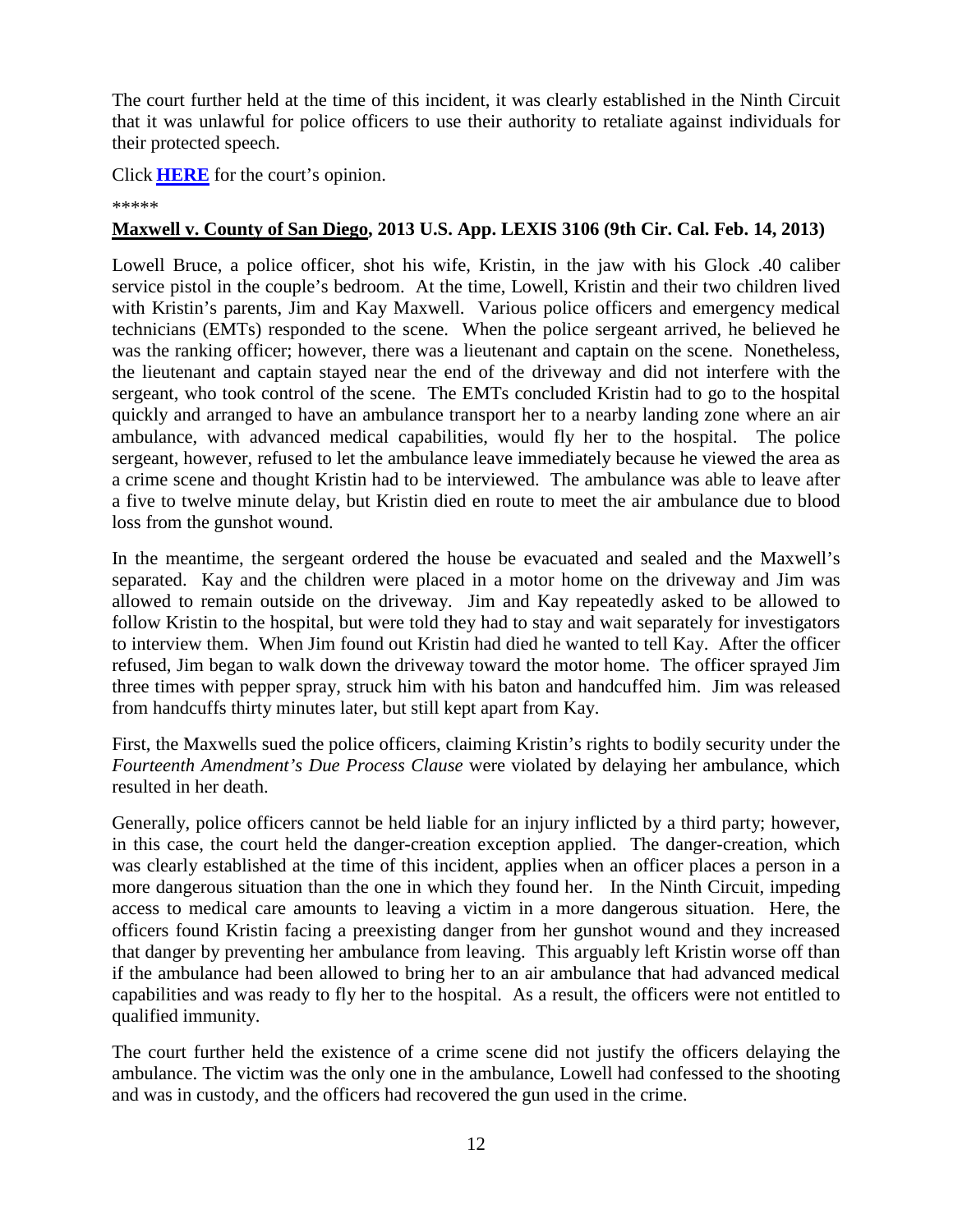Second, the Maxwells claimed their multi-hour detention and separation from each other was an unreasonable *Fourth Amendment* seizure.

The court agreed and denied the officers qualified immunity. At the time of the incident it was well settled while the police have the right to request citizens to answer questions voluntarily, they have no right to compel them to answer. Consequently, officers were on notice they could not detain, separate, and interrogate the Maxwells for hours instead of allowing them to accompany Kristin to the hospital.

Third, the Maxwells claimed the officers arrested Jim without probable cause and used excessive force against him when he tried to rejoin his wife after being told of Kristin's death. The court held the officers were not entitled to qualified immunity. The officers claimed Jim's refusal to obey the officer's command not to rejoin his family was a criminal violation. However, as the separation of the Maxwells was unlawful, Jim was entitled to resist an unlawful order to keep them apart. Additionally, the amount of force used against Jim was unreasonable under the circumstances.

Finally, the court held the lieutenant and captain were not entitled to qualified immunity. Although neither directly participated in any of the unlawful acts, a jury could reasonably find they were liable for their subordinates' constitutional violations if they knew of those violations and failed to act to prevent them. It was undisputed that the lieutenant and captain were aware of the Maxwells' detention and witnessed at least part of Jim's arrest and beating.

Click **[HERE](http://docs.justia.com/cases/federal/appellate-courts/ca9/10-56671/10-56671-2013-02-14.pdf)** for the court's opinion.

\*\*\*\*\*

#### **Moss v. United States Secret Service, 2013 U.S. App. LEXIS 4112 (9th Cir. Or. Feb. 26, 2013)**

During the 2004 presidential campaign, Moss and others who opposed President Bush organized a demonstration at a campaign stop in Oregon. The Bush protestors claimed Secret Service agents engaged in viewpoint discrimination in violation of the *First Amendment* by moving them to a location where they had less opportunity than the Bush supporters to communicate their message to the President and those around him.

The Bush protestors also claimed the State Police supervisors, who were not present, but whose officers carried out the Secret Service agents' directions used excessive force in violation of the *Fourth Amendment*.

The court held the Secret Service agents were not entitled to qualified immunity. If true, the allegations by the Bush protestors would be sufficient to support a claim of viewpoint discrimination in violation of the *First Amendment*. Additionally, the court held this right was clearly established in 2004.

The court held the State Police supervisors were entitled to qualified immunity because the Bush protestors did not allege the supervisors directed or approved the shoving, use of clubs or shooting of pepper spray bullets at the protestors in an effort to move them. However, the court directed the district court to determine if the Bush protestors should be allowed to amend their complaint against the State Police supervisors.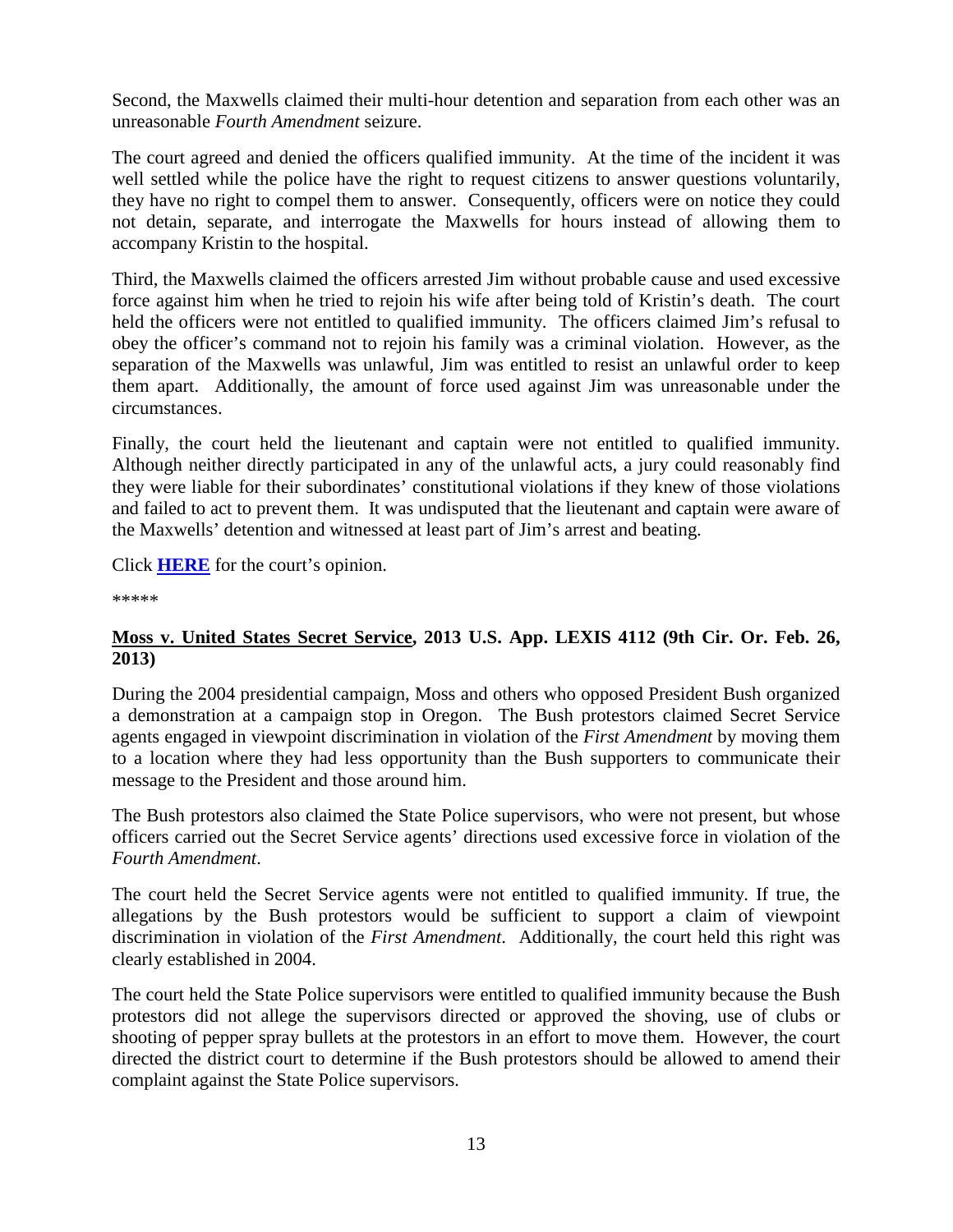Click **[HERE](http://docs.justia.com/cases/federal/appellate-courts/ca9/10-36172/10-36172-2013-02-26.pdf)** for the court's opinion.

\*\*\*\*

### <span id="page-15-0"></span>**10th Circuit**

#### **United States v. Garcia, 2013 U.S. App. LEXIS 3046 (10th Cir. N.M. Feb. 13, 2013)**

Local police officers obtained a warrant to search Garcia's residence for methamphetamine. In the search warrant application, Garcia's residence was described as a single-wide mobile home, without an address, but bearing the number 32 on its west end. Officers included a photograph of the mobile home with their search warrant application. However, the search warrant mistakenly listed the place to be searched as 1220 Mescalero Street. While preparing to execute the warrant, the officers discovered 1220 Mescalero Street was not the mobile home described or pictured in the search warrant application, but rather a traditional house. Regardless, the officers still planned to execute the search on the single-wide mobile home bearing the number 32 as depicted in the photograph in the search warrant affidavit even though that residence was not 1220 Mescalero Street. In addition, although the warrant commanded the officers to conduct the search "forthwith," the search of Garcia's residence did not occur until nine days after the warrant was issued. The officers seized methamphetamine, marijuana, cash and other drug paraphernalia from Garcia's mobile home.

The court held the search warrant was not stale even though the search occurred nine days after the judge issued it, as there was probable cause to believe drugs would continue to be found in Garcia's home. The search warrant affidavit stated the amount of methamphetamine observed in Garcia's home was consistent with "trafficking." This assertion and other statements in the affidavit concerning the ongoing criminal activity at Garcia's home made the passage of time less critical. The court also held the nine-day delay in executing the warrant was within the tenday limit outlined in Federal Rule of Criminal Procedure 41, regardless of the use of the word "forthwith."

Finally, while obtaining a corrected warrant would have been a better choice, the court held the error concerning the address did not require suppression of the evidence. The test for determining the adequacy of the description of the location to be searched is whether the description is sufficient to enable the executing officer to locate and identify the premises with reasonable effort and whether there is any reasonable probability another premises might be mistakenly searched. Here, the photograph and description of Garcia's home in the affidavit, combined with the knowledge of the officers involved, allowed the executing officers to locate the premises without difficulty and virtually eliminated the possibility of searching the wrong residence.

<span id="page-15-1"></span>Click **[HERE](http://docs.justia.com/cases/federal/appellate-courts/ca10/11-2233/11-2233-2013-02-13.pdf)** for the court's opinion.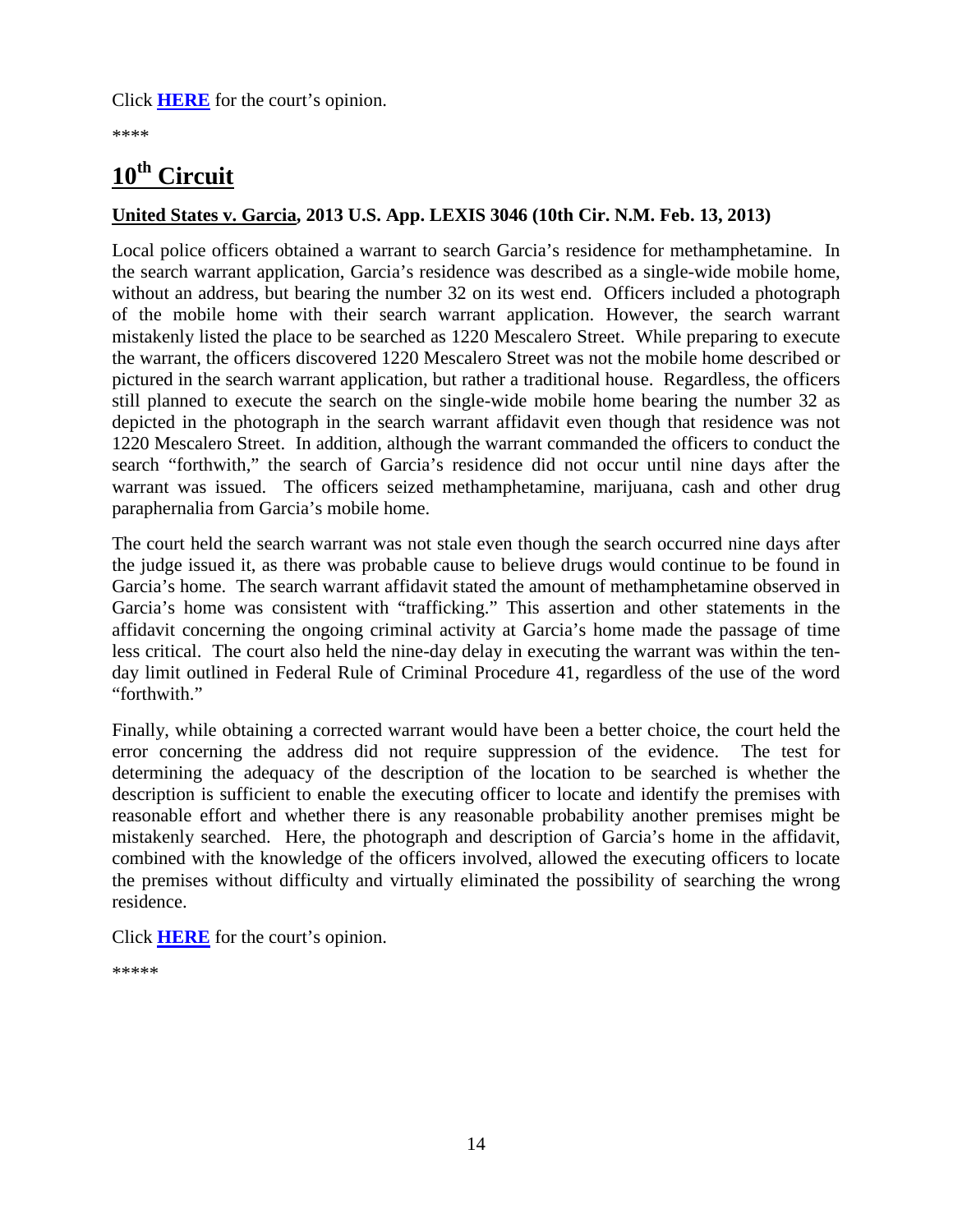## **11th Circuit**

#### **Morton v. Kirkwood, 2013 U.S. App. LEXIS 2754 (11th Cir. Ala. Feb. 8, 2013)**

Officer Kirkwood shot Morton seven times while Morton sat inside his car. According to Officer Kirkwood, he shot Morton after Morton accelerated his car, threatening the life of a nearby officer. Morton claimed he never accelerated his car and Kirkwood shot him after he put the car in park and raised his hands.

Morton sued Officer Kirkwood for excessive use of force in violation of the *Fourth Amendment* and for assault and battery under Alabama Law. Officer Kirkwood filed a motion for summary judgment, claiming he was entitled to qualified immunity. With this type of motion, the court was required to accept Morton's account of the incident as true. The court acknowledged the facts accepted at this stage of the proceedings may not be the actual facts of the case. With this in mind, the court concluded Officer Kirkwood was not entitled to qualified immunity.

The court held if Morton's version of events was accurate, a reasonable officer on the scene would not have shot Morton seven times while he sat stationary in his car with his hands up. This alleged conduct violated Morton's *Fourth Amendment* rights, and clearly established law gave Officer Kirkwood fair warning that the use of deadly force under these circumstances would be unconstitutional. In addition, such conduct would also strip Officer Kirkwood of state agent immunity regarding the assault and battery allegation.

Click **[HERE](http://docs.justia.com/cases/federal/appellate-courts/ca11/12-11436/12-11436-2013-02-08.pdf)** for the court's opinion.

\*\*\*\*\*

#### **United States v. Slaughter, 2013 U.S. App. LEXIS 2857 (11th Cir. Ga. Feb. 11, 2013)**

Slaughter met a fourteen-year-old girl in an internet chat room and made plans to meet her at a hotel for a sexual encounter. Unknown to Slaughter, the girl was actually an undercover FBI agent. The agent and local police officers went to the hotel, knocked on the door to Slaughter's room and immediately tackled him to the ground and handcuffed him when he opened the door. The agent did not have an arrest warrant for Slaughter or a search warrant for his room. However, Slaughter gave the agent written consent to search his room. After Slaughter's room was searched, the agent took him to the sheriff's office where he removed Slaughter's handcuffs and advised him of his *Miranda* rights. Slaughter signed a *Miranda* waiver and made incriminating statements.

Even though the warrantless entry into Slaughter's hotel room violated the *Fourth Amendment*, the district court held his subsequent incriminating statements were still admissible against him.

The circuit court agreed. In certain circumstances, statements following a violation of the *Fourth Amendment* are not subject to being suppressed. In *New York v. Harris*, the Supreme Court held, where the police have probable cause to arrest a suspect, the exclusionary rule does not prohibit the government's use of a statement, made by the suspect, outside his home, even though the statement was taken after an illegal entry.

In this case, like *Harris*, the agent had probable cause to arrest Slaughter for enticement of a minor. After his arrest, the agent transported Slaughter to the sheriff's office where he advised